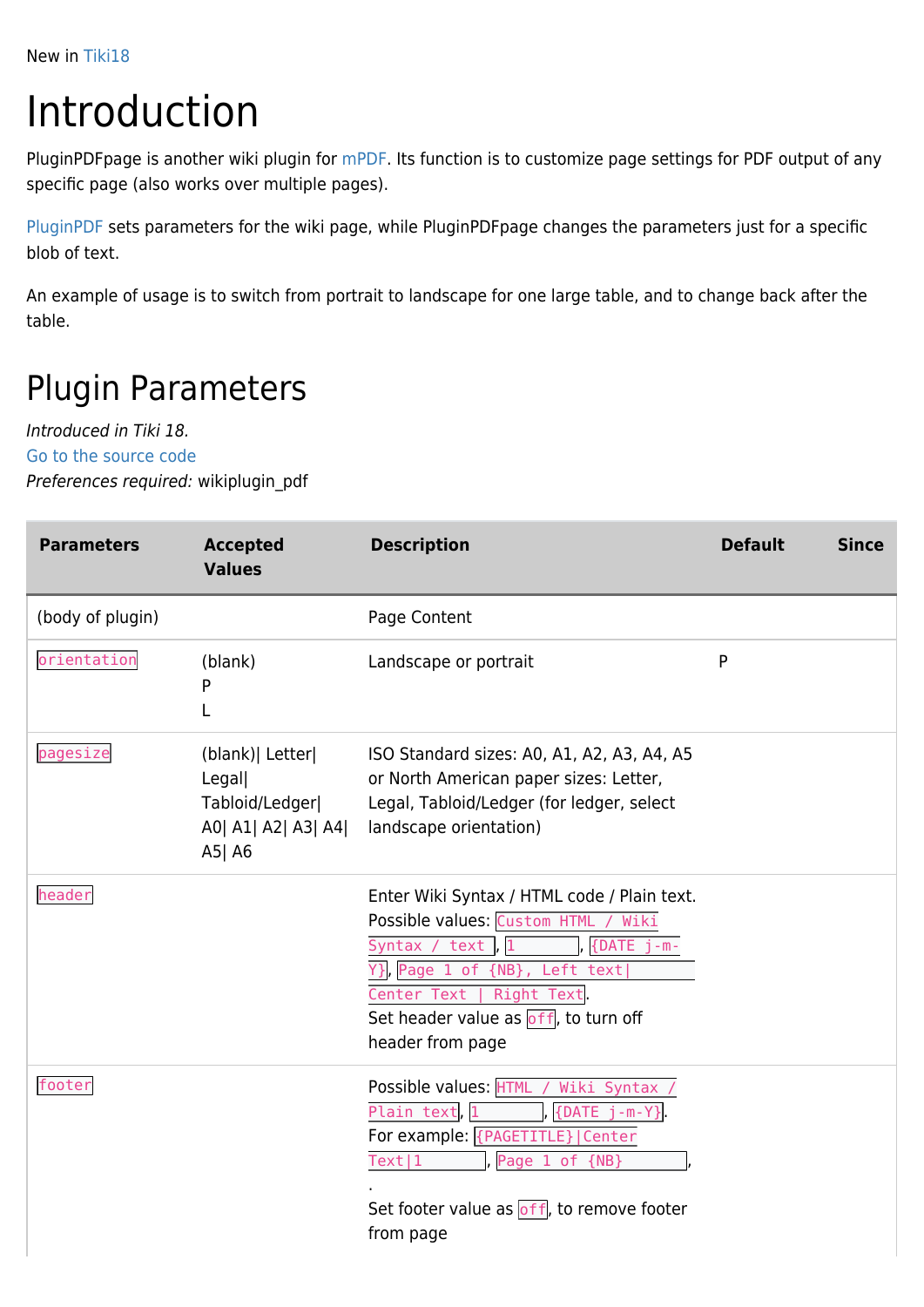| margin_left      | digits                             | Numeric value.For example 10                                                                                                                            | 10                                |
|------------------|------------------------------------|---------------------------------------------------------------------------------------------------------------------------------------------------------|-----------------------------------|
| margin_right     | digits                             | Numeric value, no need to add px. For<br>example 10                                                                                                     | 10                                |
| margin_top       | digits                             | Numeric value, no need to add px. For<br>example 10                                                                                                     | 10                                |
| margin_bottom    | digits                             | Numeric value, no need to add px. For<br>example 10                                                                                                     | 10                                |
| margin_header    | digits                             | Only applicable if header is set. Numeric<br>value only, no need to add px. Warning:<br>Header can overlap text if top margin is<br>not set properly    | 5                                 |
| margin_footer    | digits                             | Only applicable if footer is set. Numeric<br>value only, no need to add px. Warning:<br>Footer can overlap text if bottom margin is<br>not set properly | 5                                 |
| hyperlinks       | (blank)<br>off<br>footnote         |                                                                                                                                                         |                                   |
| columns          | (blank)<br>2<br>(blank)<br>(blank) |                                                                                                                                                         |                                   |
| watermark        |                                    | Watermark text value, for example:<br>Confidential, Draft etc.                                                                                          |                                   |
| watermark image  |                                    | To turn off watermark image on the page,<br>set value as off                                                                                            | Full URL of<br>watermark<br>image |
| background       |                                    | Enter a valid CSS color code.                                                                                                                           |                                   |
| background_image |                                    | Enter the full URL.                                                                                                                                     |                                   |

## Sample PluginPDFpage Code

{PDFPAGE(orientation="L" watermark="Landscape Page")} contents of the page that you want impacted by different parameters than the rest of the page {PDFPAGE}